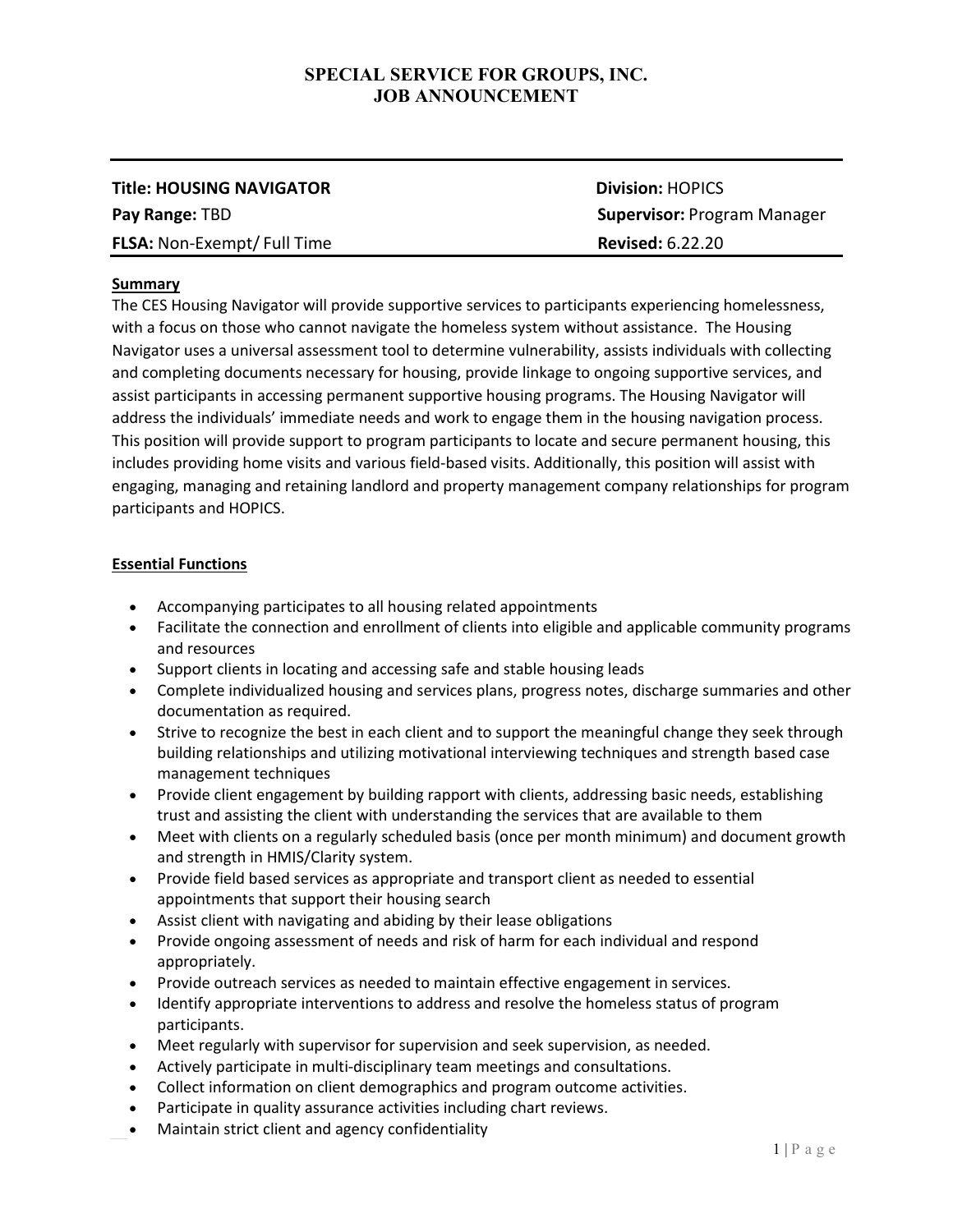- Support clients with learning and practicing fiscal responsibilities
- Assist client with their physical and mental health needs by providing support and linkage to appropriate services
- Participate in client review meetings and provide continuous housing status updates
- Maintain thorough knowledge of all housing subsidies available to clients as well as current documentation forms and other housing requirements
- Identify opportunities for housing advocacy and collaborate with other internal Housing staff
- Clear knowledge, understanding, adherence, and ability to articulate the HOPICS mission, vision, and core values;
- Maintain appropriate boundaries with staff, client and community partners
- Represent the Agency in a professional manner at ALL meetings and community events
- Ability to understand and carry out oral and written direction
- Attend all required (Staff meetings, Division events/meeting, SPA 6 CES, County events/meetings, and any other trainings and meetings that may enhance HOPICS service delivery
- Maintain accurate records of activities and client services in compliance with HIPAA, CFR 42. and other funding requirements for means of best practices and auditing purposes;
- Maintain and uphold Agency mission statement, values, policies, procedures and principles
- Regular attendance required
- Other duties as assigned

#### **Secondary Functions**

- Responsible for coordinating transportation for participants using Agency van as needed.
- Good knowledge and understanding of assigned programs
- Thorough knowledge of Housing 1st model
- Ability to understand the needs of formerly homeless people with disabilities and to develop collaborative goals towards greater self-sufficiency and independence in the greater community
- Excellent verbal and written skills
- Working knowledge of Microsoft Suite, computer literacy and willingness to learn other applications
- Bilingual in Spanish (Preferred)

## **Minimum Qualifications – Knowledge, Skills and Abilities Required**

- Bachelor's degree from an accredited university OR
- Two years' experience working in the social service field
- If in recovery, a minimum of three (3) years of being drug and alcohol free is MANDATORY.
- Ability to work with clients from diverse cultural, ethnic, and socio-economic backgrounds.
- Verification of Employment Eligibility and Background Clearance
- Ability to communicate effectively, both written and orally.
- Valid driver's license and reliable transportation.
- Current proof of Auto Insurance required.
- TB test required (Not more than (3) months prior to or (7) days after date of hire and renewal annually thereafter.
- CPR and First Aid Certification required within 30 days of employment with company.
- Basic computer word processing skills required.
- Ability to understand and carry out oral and written direction.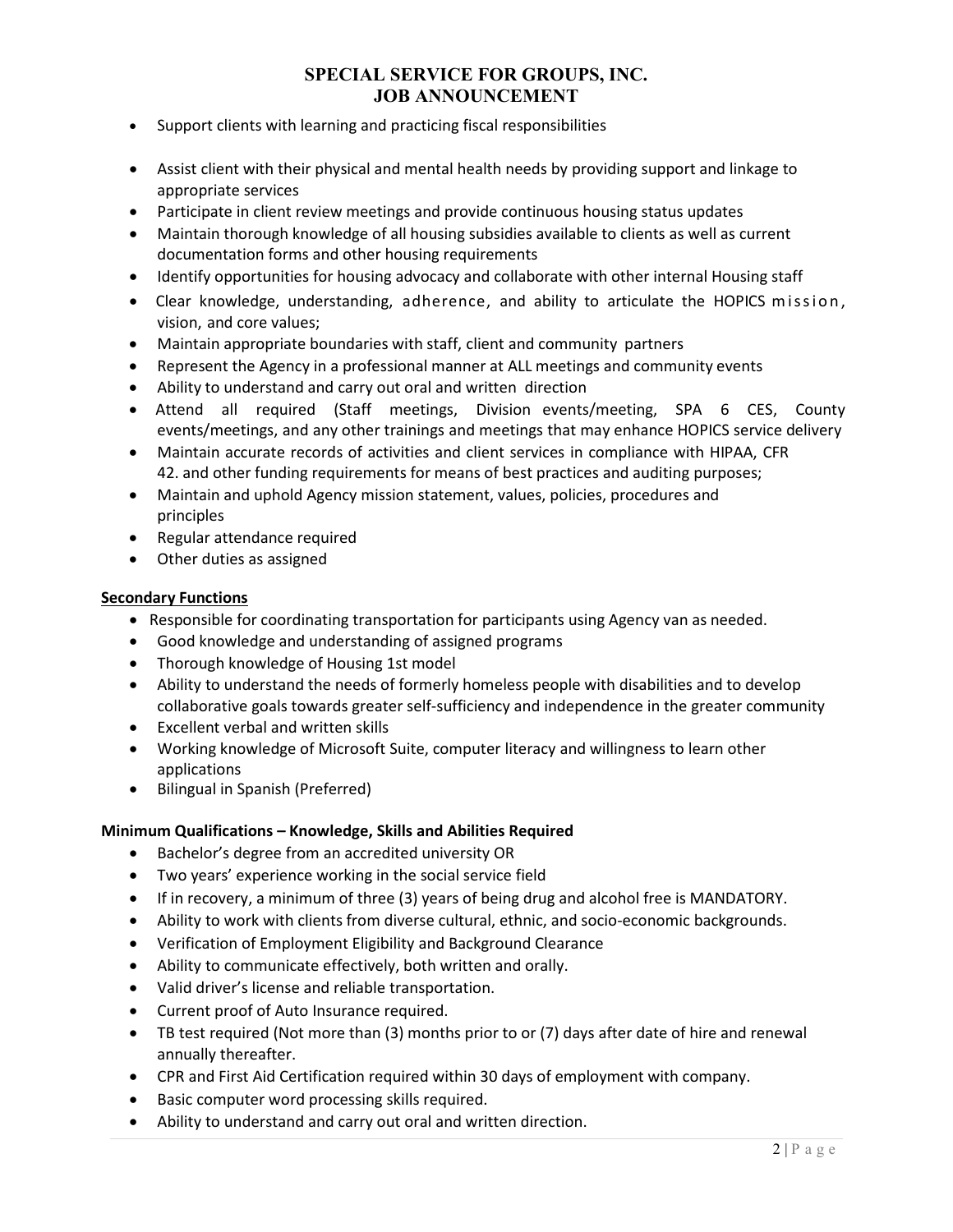- Working knowledge of Excel, HMIS, and other database programs is desirable.
- Knowledge of various community based treatment providers is desirable.

## **Supervisory Responsibilities**

• This position does not have any supervisory responsibilities.

## **Environmental Conditions (Working Conditions)**

- The environment for this position is office and field based.
- Must be able to work in an environment with many priorities, busy, and fast paced.
- Must be able to problem solve, adapt to changes that are unpredictable.
- Must be able to work with highly aggressive clients.
- Must be able to work in various shelters environments.
- Exposed to highly aggressive clients: must communicate too many sources including courts and outside community agencies: sometimes noisy, loud and disruptive clients.

## **Additional Requirements**

- 1. Computer literate, with basic knowledge of Microsoft Office Word, as well as a high level of initiative in keeping current with technological change.
- 2. Ability to prioritize workload and activities of self and complete tasks in a timely and efficient manner.
- 3. Dependable, able to work under pressure; receptive to change, willingness to learn, cooperative approach to problem-solving.
- 4. Ability to establish and maintain effective working relationship with staff, clients, and outside contacts from a wide variety of ethnic, socioeconomic and cultural background; good diplomatic skills.
- 5. Knowledge of various community based treatment providers is desirable.
- 6. Good basic clerical skills, including typing, ability to proof read own work, good grammar and spelling.
- 7. Flexible team player.
- 8. Excellent attention to detail.
- 9. Ability to work independently and seek supervision when appropriate.
- 10. Ability to set boundaries, resolve conflict, and de-escalate issues.
- 11. Must be able to work nontraditional work schedule as needed.

## **Language Skills:**

- 1. Ability to read and interpret general business correspondence, policies and procedures, referral information, financial information, financial documentation, applicable government regulations.
- 2. Ability to write case notes, uncomplicated reports, instructions and procedures.
- 3. Ability to present information effectively and respond to question from patients, staff referral sources and the general public.

## **Mathematical Skills and Reasoning Ability:**

- **1.** Thorough knowledge of and ability to apply business arithmetic skills accurately and rapidly
- **2.** Ability to solve practical problems and deal with a variety of concrete variables in situations where standardization may be limited. Ability to interpret a variety of instructions furnished in written, oral, schedule, or diagram format.
- **3.** Basic math skills.